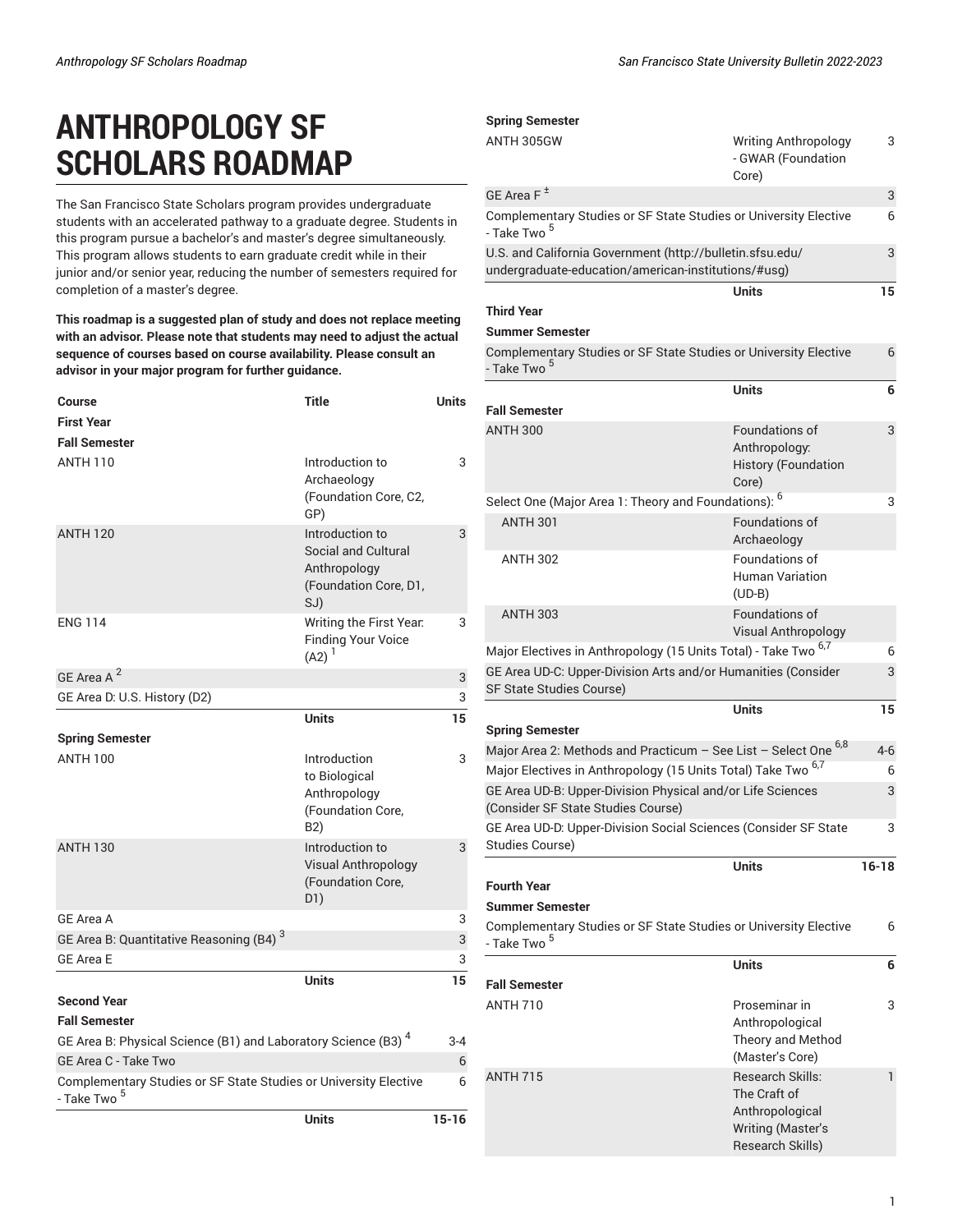| <b>ANTH 722</b>                                                                               | Seminar in Biological<br>Anthropology<br>(Master's Core)                          | 2              |
|-----------------------------------------------------------------------------------------------|-----------------------------------------------------------------------------------|----------------|
| Major Electives in Anthropology (15 Units Total) - Take One <sup>6,7</sup>                    |                                                                                   |                |
| Complementary Studies or SF State Studies or University Elective<br>- Take Two <sup>5</sup>   |                                                                                   | 6              |
|                                                                                               | <b>Units</b>                                                                      | 15             |
| <b>Spring Semester</b>                                                                        |                                                                                   |                |
| <b>ANTH 717</b>                                                                               | <b>Research Skills: The</b><br>Research Proposal<br>(Master's Research<br>Skills) | 1              |
| <b>ANTH 720</b>                                                                               | Foundations in<br><b>Visual Anthropology</b><br>(Master's Core)                   | $\overline{2}$ |
| Graduate Elective (12 Units Total) - Take One 9                                               |                                                                                   | 3              |
| Complementary Studies or SF State Studies or University Elective<br>- Take Three <sup>5</sup> |                                                                                   | 9              |
|                                                                                               | <b>Units</b>                                                                      | 15             |
| <b>Fifth Year</b>                                                                             |                                                                                   |                |
| <b>Summer Semester</b>                                                                        |                                                                                   |                |
| <b>ANTH 899</b>                                                                               | Independent Study<br>(Graduate Elective) <sup>9</sup>                             | 3              |
|                                                                                               | <b>Units</b>                                                                      | 3              |
| <b>Fall Semester</b>                                                                          |                                                                                   |                |
| <b>ANTH 716</b>                                                                               | <b>Research Skills: The</b><br>Literature Review<br>(Master's Research<br>Skills) | 1              |
| <b>ANTH 723</b>                                                                               | Seminar in<br><b>Problems in Cultural</b><br>Anthropology<br>(Master's Core)      | $\overline{2}$ |
| <b>ANTH 899</b>                                                                               | Independent Study<br>(Graduate Elective) <sup>9</sup>                             | 3              |
| Graduate Elective (12 Units Total) - Take One 9                                               |                                                                                   | 3              |
| <b>Spring Semester</b>                                                                        | Units                                                                             | 9              |
| <b>ANTH 714</b>                                                                               | Anthropological                                                                   | 1              |
|                                                                                               | Ethics (Master's<br>Research Skills)                                              |                |
| <b>ANTH 721</b>                                                                               | Seminar in<br>Archaeological<br>Problems (Master's<br>Core)                       | $\overline{2}$ |
| Select One (Master's Culminating Experience):                                                 |                                                                                   | 3              |
| <b>ANTH 894</b>                                                                               | <b>Creative Work Project</b>                                                      |                |
| <b>ANTH 898</b>                                                                               | Master's Thesis                                                                   |                |
|                                                                                               | <b>Units</b>                                                                      | 6              |
|                                                                                               | <b>Total Units</b>                                                                | 151-154        |

1 ENG 114 can only be taken if you complete Directed Self-Placement (DSP) and select ENG 114; if you choose ENG 104/ENG 105 through DSP you will satisfy A2 upon successful completion of ENG 105 in the second semester; multilingual students may be advised into alternative English courses.

- 2 To avoid taking additional units, it is recommended that you meet the **SF State Studies** (AERM, GP, ES, SJ) requirements within your GE or major.
- 3 To determine the best B4 course option, students should complete the online advising activity at [mathadvising.sfsu.edu \(https://](https://mathadvising.sfsu.edu/) [mathadvising.sfsu.edu/](https://mathadvising.sfsu.edu/)). Questions? Contact Gator [Smart](https://gatorsmartstart.sfsu.edu/) Start. [\(https://gatorsmartstart.sfsu.edu/](https://gatorsmartstart.sfsu.edu/))
- 4 Consider taking a class combined with a laboratory or a separate lab to fulfill B3 if not already satisfied.

### **Complementary Studies**

5

All candidates for the Bachelor of Arts degree in Anthropology must complete at least 12 units of Complementary Studies from courses outside the primary prefix for the major, and not cross-listed with the primary prefix for the major. Students who complete a second major, a minor, or a minimum of 12 units in an approved Study Abroad program, automatically complete the Complementary Studies requirement.

Other options for complementary studies are:

- 1. Foreign Language: 12 units in a single foreign language; or
- 2. Related Subjects: 12 units of coursework in related disciplines with the approval of an Anthropology Department advisor.

Related disciplines typically include courses in the College of Ethnic Studies, Classics, Geology, Geography, Sexuality Studies, Sociology, History, Language Studies, and Women and Gender Studies. Up to 6 units may be double-counted towards the fulfillment of the University-Wide elective units for the major. Units may be upperdivision, lower-division, transfer, or resident units.